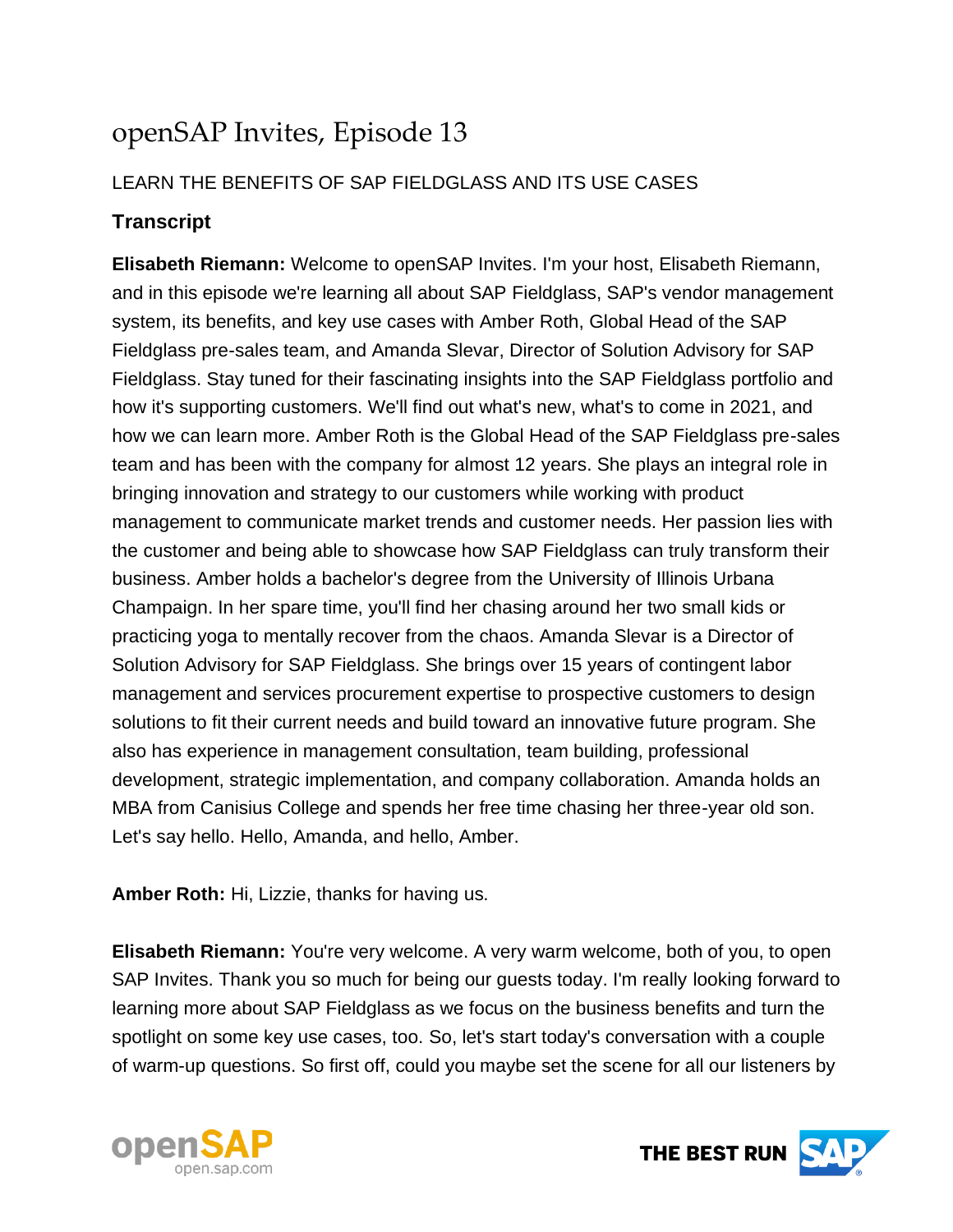sharing some fast and interesting facts that best describe and summarize SAP Fieldglass for us?

**Amanda Slevar:** Yeah, absolutely, I am absolutely thrilled to be able to do that. SAP Fieldglass was founded in back in 1999, the turn of the century, in Chicago by Jai Shekhawat. And you know really, it was a small tech company with a very big dream of trying to solve and really crack the case of being able to solve the external workforce problem for organizations. Our original name was B2B People. So big name change, you know, in the past 20 or so years. And, you know, the cool thing about us is that we were born in the cloud and that was before cloud was even really a thing for tech companies. One of the things that's really kind of the passion of Fieldglass is, Jay's kind of starting problem statement of you need to fall in love with the problem and not your product. And it's really about coming up with solutions for customers. And that's really been our heartbeat ever since our inception in 1999. We were acquired by SAP in 2014 due to our market success and SAP really looked at us and knew that we were a really great fit within their solution set. And since our inception we have about a 99% customer retention rate. It's hard to beat that statistic and we manage almost 60 billion dollars in global services spend for fortune one thousand organizations and really a testament to the overall adoption of Fieldglass is every hour, we had approximately three hundred and fifty users. So, every hour of the day there are three hundred and fifty new users added to different realms and tenants across the globe. So, it's really exciting.

**Elisabeth Riemann:** That's incredible. That's really amazing and really good to hear. Thank you so much for sharing those facts with us as an introduction to SAP Fieldglass. And another question before we talk in more detail about the portfolio, I'd really like to ask you both what you like most about your own work and experiences with SAP Fieldglass.

**Amber Roth:** So, I think this is an easy one and perhaps a bit cliché in my response, but I'm going to have to pick two. I can't just pick one. The first

**Elisabeth Riemann:** Two's

**Amber Roth:** One be



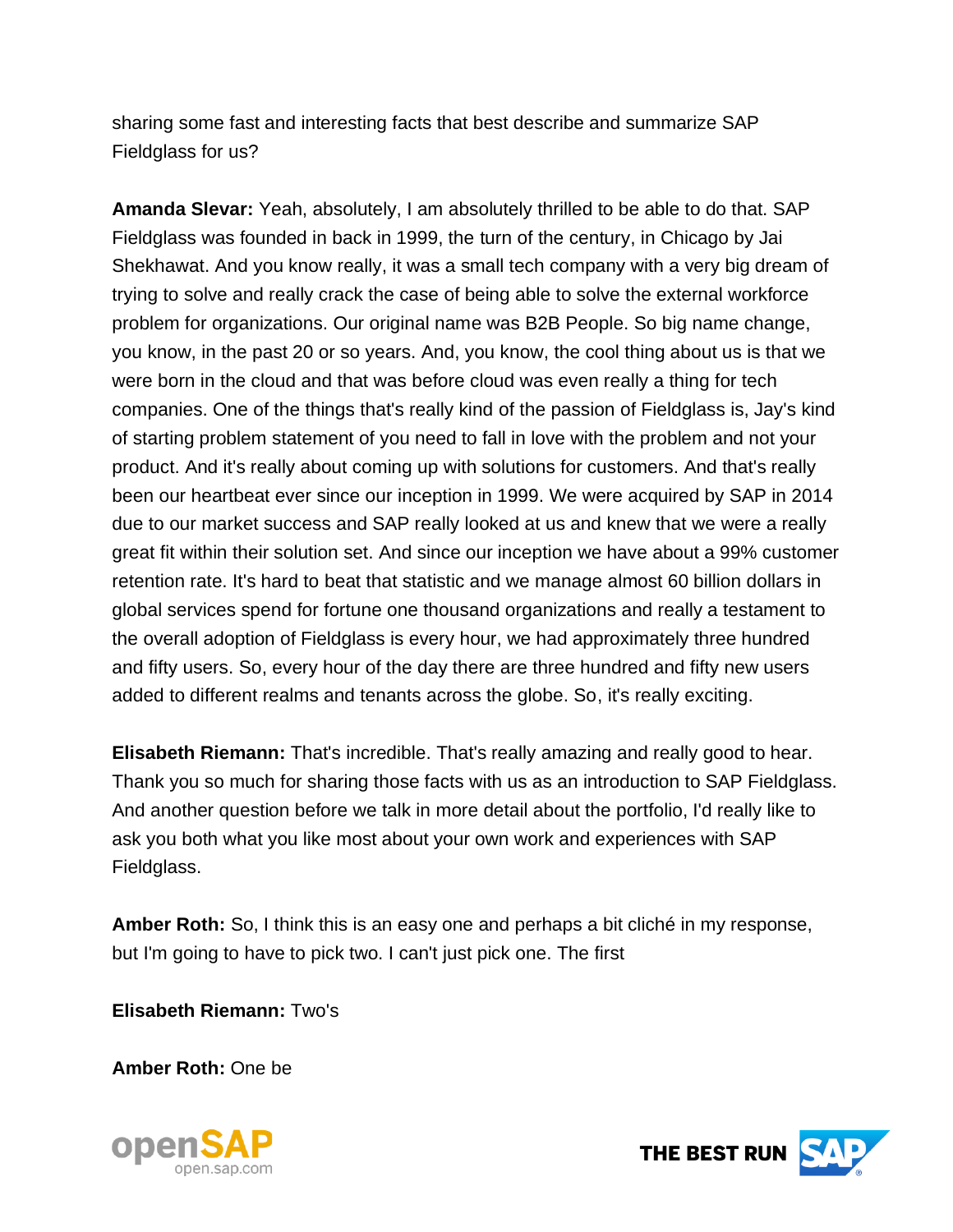### **Elisabeth Riemann:** Fine.

**Amber Roth:** Good. The first one, I'd say is working with our customers. It is a solid technology platform. And I think I'll speak for everyone when I say we truly believe in it. And it is so easy to get excited about something and to be able to showcase it to your customers when it's something you believe in and you're passionate about. And you can see how it will really make their lives easier. And I'd say the second one, and this is probably where my cliché comment comes in, but it's the people, it's hands down the people. We travel a lot for our work being in sales. And it's, I look forward to those evenings out with my coworkers. And I mean, I voluntarily vacation with a lot of them as well. So, I think that says something

## **Elisabeth Riemann:** It does.

**Amber Roth:** And my husband works for our SAP. So, in case he listens to this later, then I have to include him too.

**Amanda Slevar:** I would have to agree with Amber, you know, the one thing that I really love is that there is never the same day twice here. While we do deal with a common problem, the way organizations leverage their external workforce is always a little bit different. So, it's always a challenge. It's always great to learn more about new industries and how we grow together. And yeah, I'm going to echo the cliché of the people. I remember when I started here eight years ago, I kept like kind of pinching myself and saying, these people are really nice. What's, when is the other shoe going to drop? And it hasn't yet. So, it's really great. The people are amazing here.

**Elisabeth Riemann:** That's really great to hear and I can really feel your enthusiasm, and there's nothing nicer than to speak to people who are passionate about their jobs and really kind of exude that enthusiasm. So that's really fantastic and speaks volumes. So, thank you very much. So, if we look at SAP Fieldglass now, Amanda, you provided us with some facts and figures as way of an introduction, but what's the elevator pitch of SAP Fieldglass?

**Amber Roth:** So, the modern workforce is experiencing a massive shift and employees only represent about 58 percent of workforce spend and the other 42 percent is actually



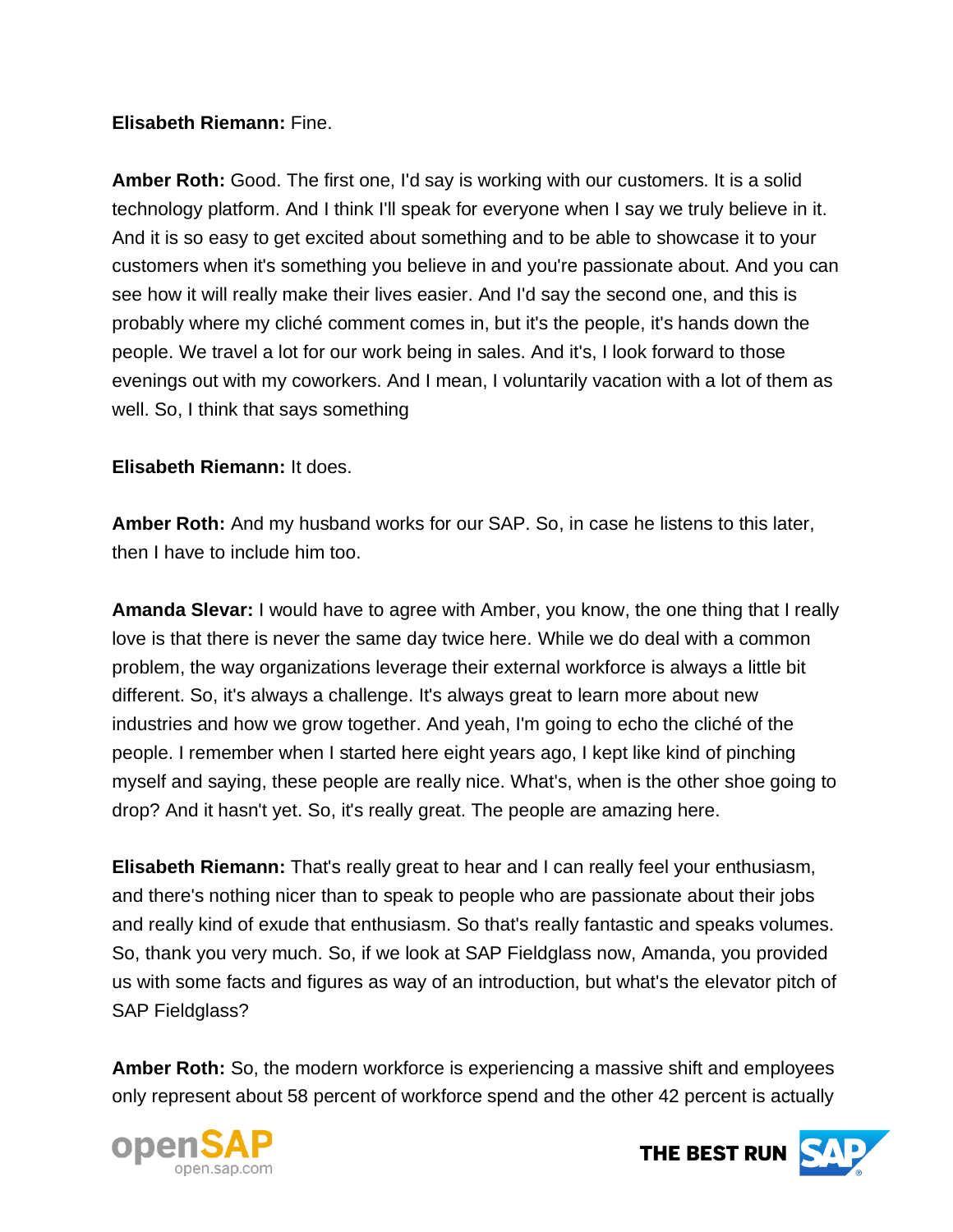made up of external resources. And that includes contingent workers, independent contractors, freelancers, and service providers like maybe a consulting firm or a marketing agency. So, SAP Fieldglass is a cloud-based open vendor management system. You might hear the term VMS and it truly helps organizations find, engage, manage, and pay these external services while unlocking more value from this growing external workforce. And it could be anywhere in the world. So ultimately allows our customers to proactively manage everything from cost to compliance to security to quality of work and much more to also leverage a connected ecosystem of global talent and to use partners to stay ahead of their competition. And I'd say the third one here is to truly adapt a solution based on their needs to provide a seamless end-to-end experience. SAP Fieldglass is really just one component in their entire ecosystem.

**Elisabeth Riemann:** And that's a wonderfully comprehensive solution then as well, by the sounds of it.

**Amber Roth:** Absolutely.

**Elisabeth Riemann:** Mm hmm. And when we look at the external resources, or the workforce, what proportion of the workforce is typically classified as external and maybe you could outline the benefits of this for us as well.

**Amanda Slevar:** Yeah, absolutely. So this is a really interesting statistic, and we've done a lot of research over the past five, six, seven years to really kind of back this up and it's grown over time, but we're finding that up to 42 percent of an organization's entire workforce could be external. So, it's becoming a really huge part of not only the strategic and operational nature of for organizations to get their work done is to have this flexible workforce. And again, that research is really kind of telling us that only about 14 percent of these companies feel that they're truly managing this category of labor and spend and talent effectively, you know, kind of the easy one. When you when you think about a company, the first thing that you think of is the full-time employee base, full time employees at a company's payroll. And this has this used to be by far the largest group of employees for organizations. They have an entire department dedicated to their care and well-being, and that's Human Resources. But we find that that's changing. And if we look at the external workforce, it's really made up of two primary buckets. What I would call non-payroll workers are people such as traditional



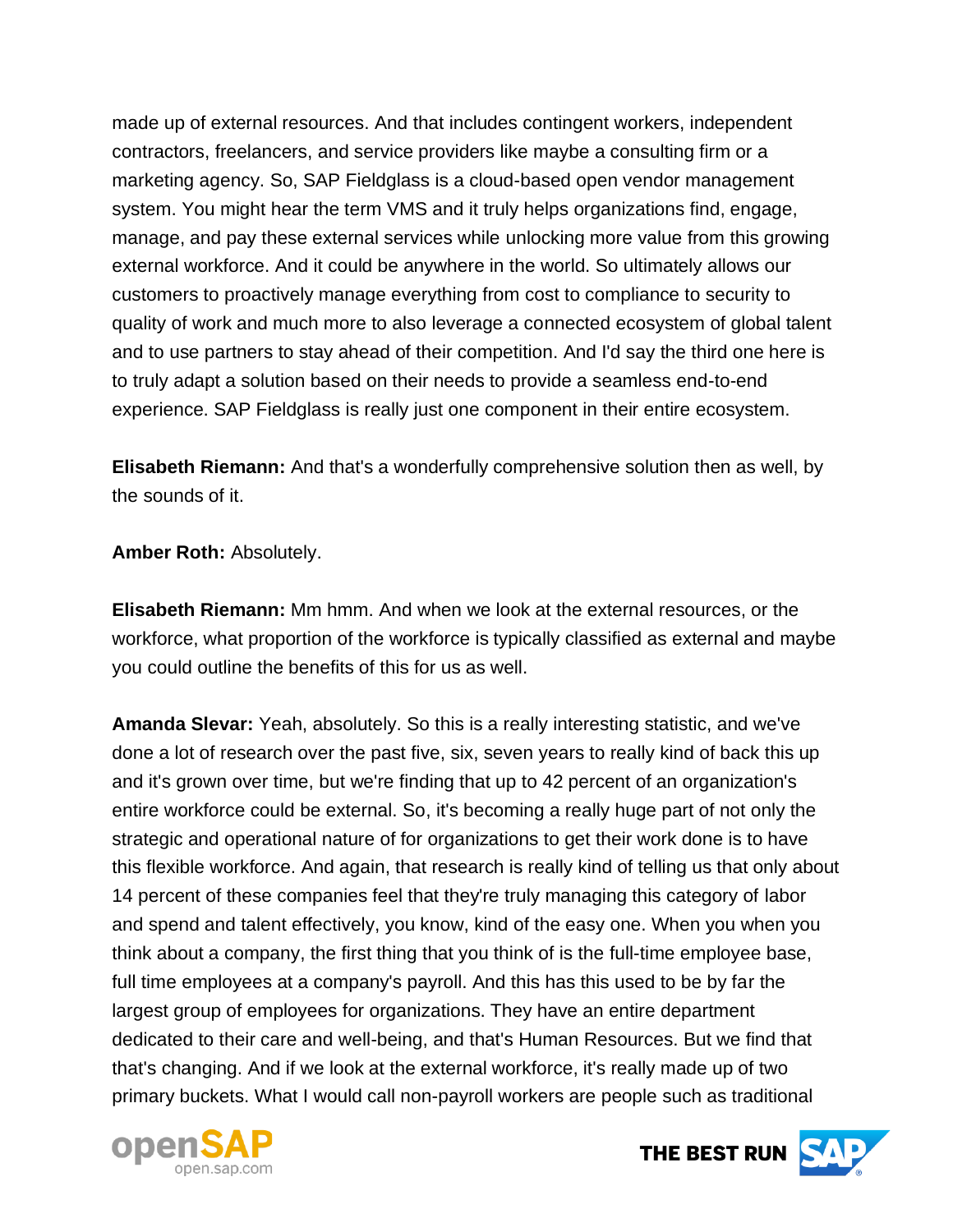temps, independent contractors, freelancers, agency workers. You know, as an example, it's the graphic designer that you bring in for the last six weeks to finish a project because nobody else might have that skillset on staff.

**Amanda Slevar:** The second bucket, are service providers, which I'm going to kind of call the invisible workforce, and we call it that because most organizations have absolutely no idea who these people are doing work. Organizations will contract with a company for a project, and then that company sends whoever they want in to do that work. And this could be kind of your big four - consulting firms, marketing agencies, call center operations, tax and accounting firms, anything that's occurring offshore, for example. All of these groups make up the total workforce. So, companies, they have a really good sense of who their full-time employees are, and they can produce a list of those workers very easily. Very few have a really good insight as to what's actually happening in this other bucket, outside of maybe managing spend and managing a budget to those workers. A really big misconception of the industry is that our platform or the technology handles only one piece of this, the contingent workforce, when in reality we tackle the entire external workforce for organizations, both contingent and those third party service providers that make up that invisible workforce.

**Elisabeth Riemann:** So, if I could ask, what does the SAP Fieldglass portfolio comprise exactly? Can you talk us through the offering?

**Amber Roth:** Absolutely. So, Amanda just laid out the different complexities that make up the total workforce and companies really engage this external workforce and services in many different ways. So, there's four main modules that SAP Fieldglass provides, the first one being contingent workforce. And that really aligns to that nonpayroll bucket that Amanda was describing. It's really a req-to-check process. So, it starts with creating a requisition and gauging staffing providers or agencies, reviewing those candidates and ultimately selecting and onboarding one or many of them. They fill out time sheets at the end of the week and they get paid. So, it very much follows an HR process. The second module is SOW or Services Procurement or Statement of Work. You might hear a lot of different terms here, but that's really that outsourced or project work. And typically, that's paid on a milestone or deliverable basis. Companies are engaging a supplier to do the work. They may still care about who's coming on site to do that, so that they can track things like badges and security measures and access



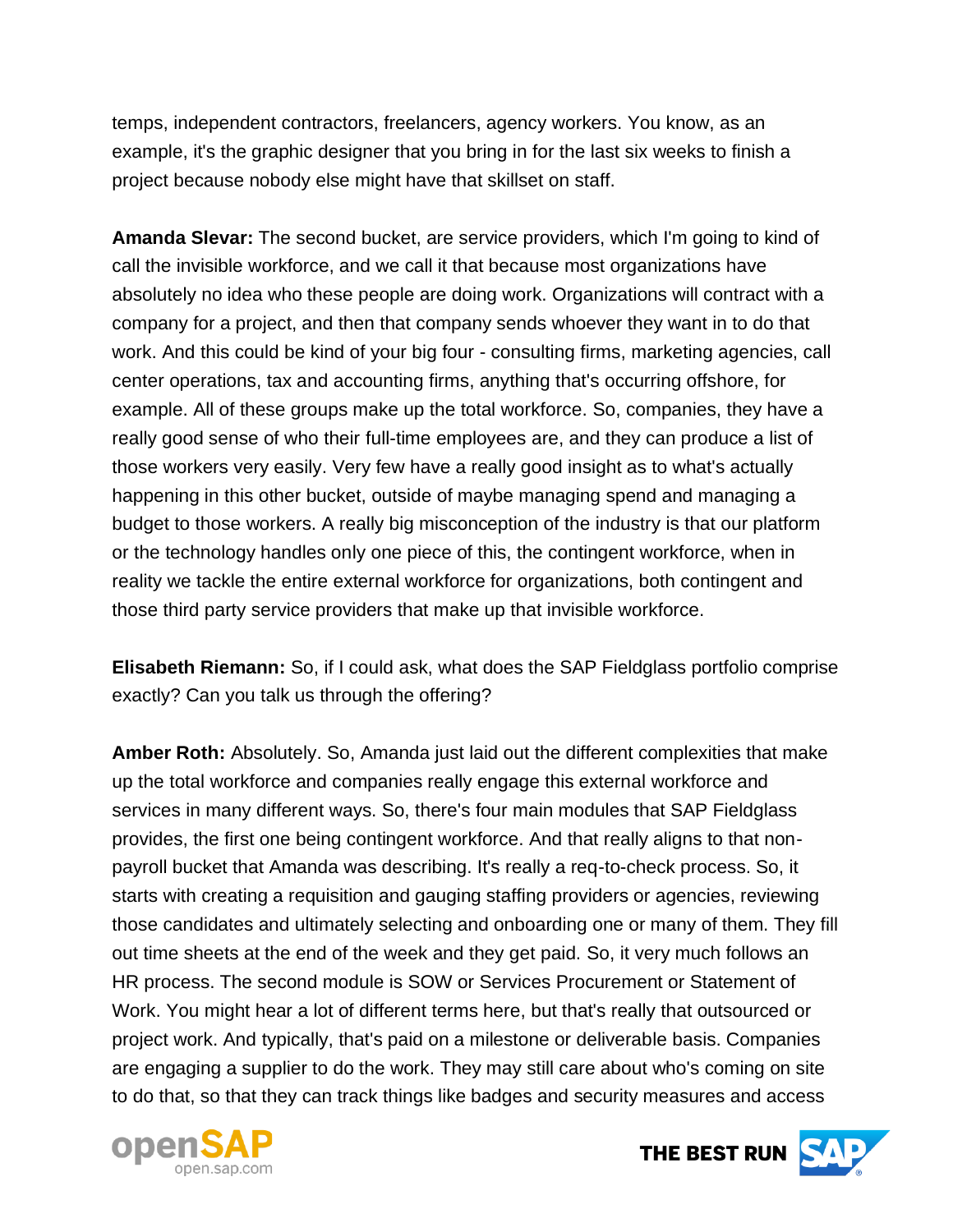control and certifications that are in place. The third one is what we call Worker Profile Management. And this is a very simplistic solution. It really just gives organizations visibility into who's on site. So, it's a simple profile just to give them visibility and track that access. And then the fourth one should be launched next month is called Assignment Management. And this really breaks that linear process. It assumes that there's already preferred vendors in place. There's outline agreements in place, and it's really focused on asset-intensive industries who just needed to ultimately manage and reseat the work that's done. So, four main modules we offer within our portfolio.

**Elisabeth Riemann:** That's great. And to help us gain a better practical understanding of SAP Fieldglass and its portfolio, I'd like to turn our conversation to customer stories and use cases. Can you tell us a little bit about how customers are using SAP Fieldglass today?

**Amanda Slevar:** Absolutely, our customers are really coming to us and they get kind of out of the out of the gate, five main benefits, and these are really kind of those drivers of the problem that we set up in the modules and the solutions that Amber just described. And that is, of course, cost savings. Always a hot topic for procurement, but it's also the increasing worker quality. It's automation through being able to save time through a traditionally a cumbersome process if it's done on paperwork or compliance. And of course, that overall visibility, you can't manage what you can't see. The first example that we really love to talk about is a huge global life sciences organization. And they came to us with a very particular problem. They were looking at deploying worker profile tracking for their entire global workforce. And they believed at the time that there were about forty-five thousand people around the globe, total. What we found was during that implementation that they actually had about one hundred and thirty-five thousand nonemployees doing that work for that organization. You know, and five hundred of those people were sitting in an R&D lab in Pakistan without a proper NDA in place. So, organizations really you know, it goes back to that visibility of you can't manage what you can't see.

**Amanda Slevar:** You don't know what you don't know. And without having a line of sight to who in the volume of workers that you have, you're putting yourself in in some significant risk with that. Another example that we have is was beginning to think about kind of the risk and compliance aspect of the benefits from Fieldglass. We've got two



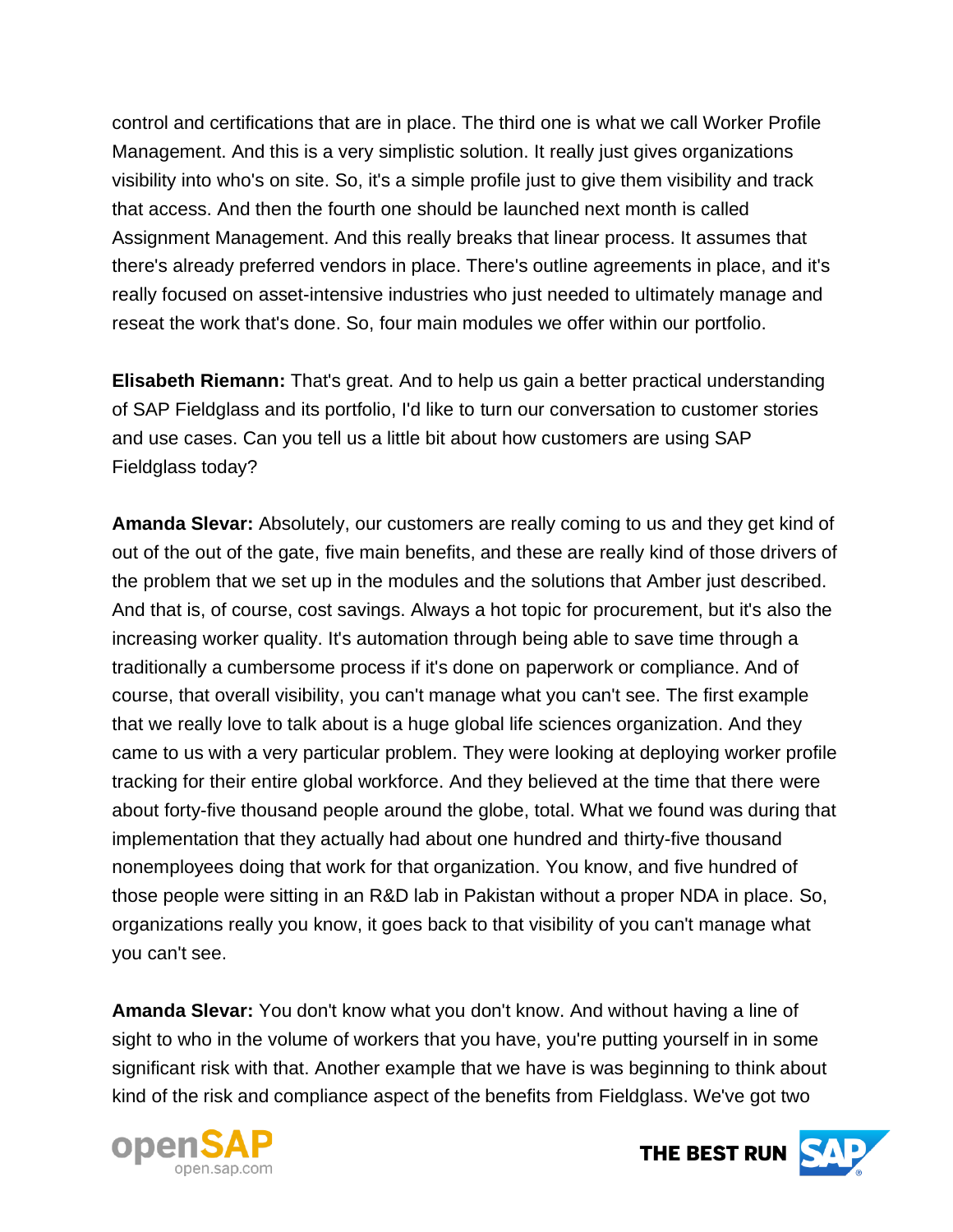really interesting examples here. One, within the mining industry and their primary reason for purchasing Fieldglass was to reduce risk within their third-party contractor set, you know, they had thousands of contractors coming on site daily working in and around the mines. And what they found was, you know, contractors were four times more likely to have an injury or even a fatality than full time employees, because those safety trainings and sort of certifications were never validated by their supplier. They had no way to make sure that they were going through the same level of training as they put their full-time employees through. Once they implemented Fieldglass, they found that they were able to reduce those workplace accidents by 50%. So, it's a really significant benefit, both financially as well as from a safety perspective. Nobody wants to get hurt on the job. And last but not least, this is the true crime section of our podcast today. And

#### **Elisabeth Riemann:** What's

**Amanda Slevar:** We

**Elisabeth Riemann:** Coming

**Amanda Slevar:** Have

**Elisabeth Riemann:** Our.

**Amanda Slevar:** A financial, we have a financial insurance company, who shall remain nameless, prior to implementing Fieldglass, they had a contractor who left their engagement. They maintained their IT and access to those internal systems. And that contractor stole about thirty thousand personnel records, including the social security number of the CEO, and sold it on the black market. So needless to say, that that organization said we need to fix this immediately and they put Fieldglass in place to prevent that and shut off IT access to those who exit their engagement. So.

**Elisabeth Riemann:** A massive wake up call for them.

**Amanda Slevar:** Yeah, the risk and compliance is huge.



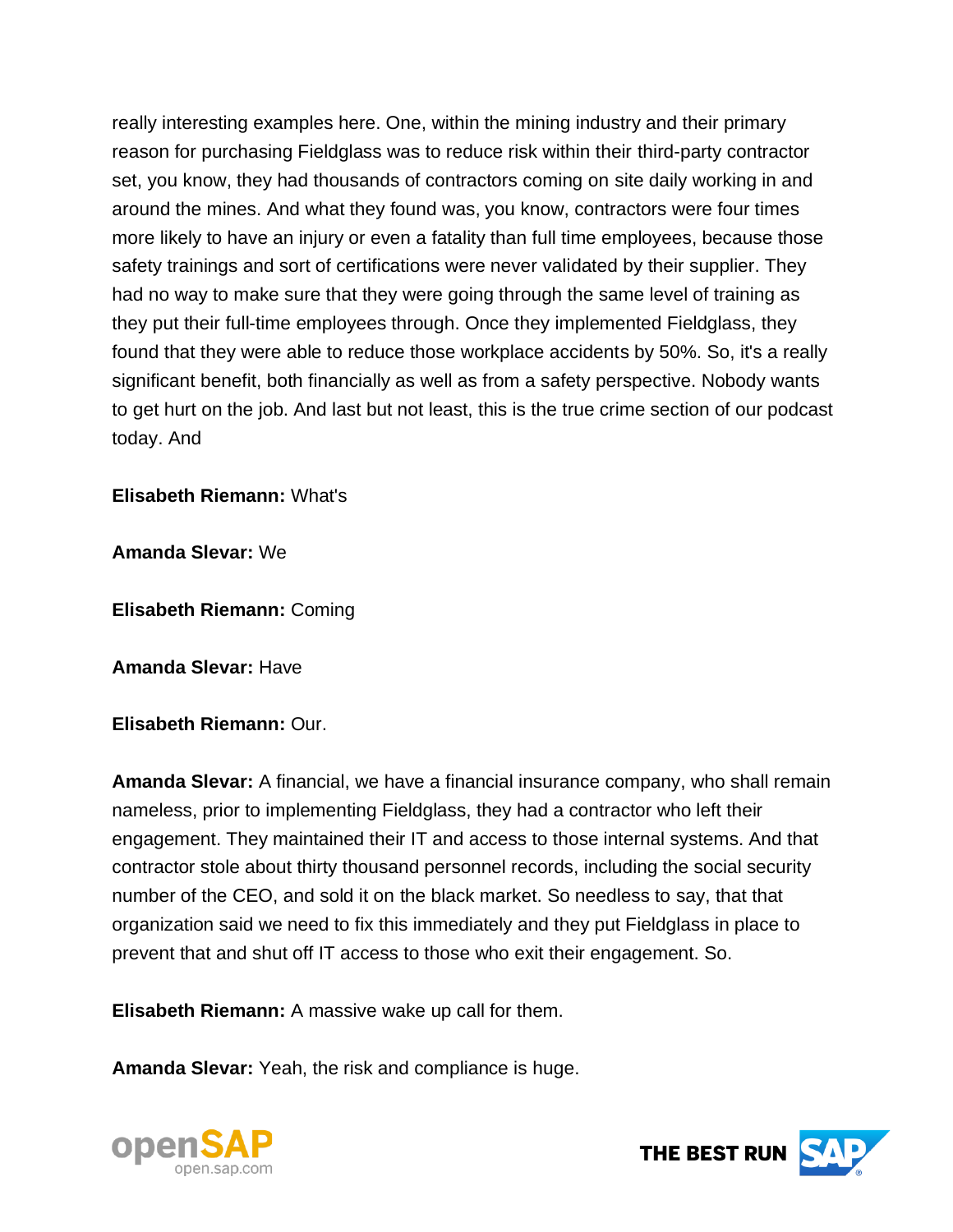**Elisabeth Riemann:** Also, really good to hear about the benefits of SAP Fieldglass and the fact that, you know, by these compliance trainings and safety training, that you're really making a huge difference on a personal level as well. It's not just the business benefit, but it's the benefit also to the people working there as well to make sure that they're safe when they stay healthy as well. That's so important.

**Amber Roth:** So, while Amanda likes to invoke a little bit of fear in everybody with these stories, I can share, I

**Amanda Slevar:** Oh.

**Amber Roth:** Could share a couple of perhaps more positive ones.

**Elisabeth Riemann:** Yeah, please do.

**Amber Roth:** Perfect. So, I actually want to start with Siemens, and they're well known, Europe's largest electronics and engineering company. And when they implemented their program, their main goals were all around process efficiencies and everybody looks at cost savings. Do they want that with the new technology? And then they also wanted integration for a more holistic management end to end. Before they implemented Fieldglass, they managed everything independently across their various business units. They had multiple MSPs in place for different technologies. So, you could imagine that they had no visibility, no consistency across. So, after rolling Fieldglass out to roughly manage about one hundred and fifty million dollars annually, they were able to save over 17 million dollars since launching the program. Four hundred thousand dollars of that was saved by turning paper invoices into electronic submittals. So massive cost savings they've been able to achieve. And on the efficiency side, which Amanda highlighted, was also obviously a massive benefit with implementing a technology 25 percent reduction in cycle time and eliminated about 40 percent of their manual processes. So, some major benefits that they've realized throughout the course of their program. And then the last one I'll highlight to you; we love to talk about our customers if you haven't noticed.

**Elisabeth Riemann:** We



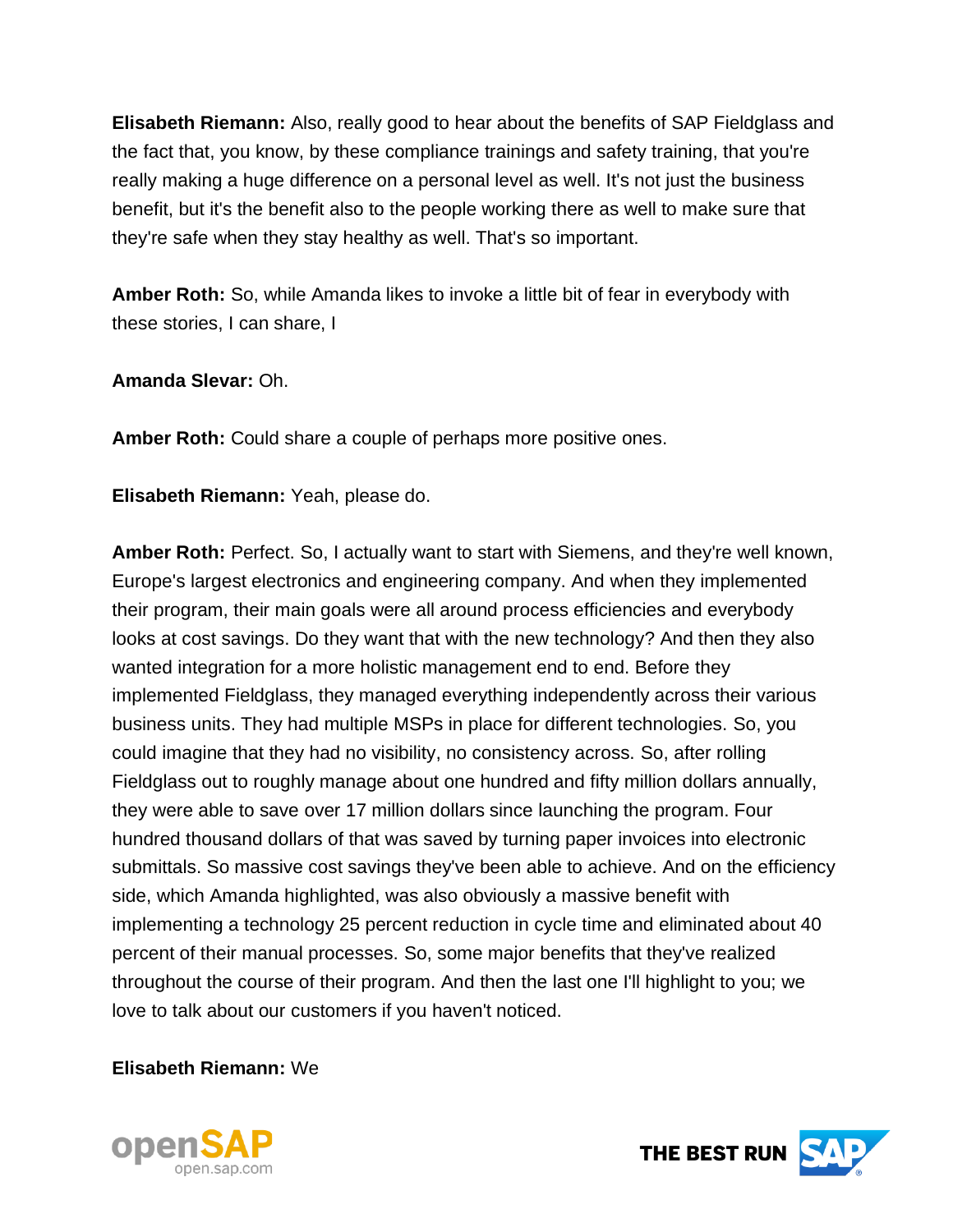#### **Amber Roth:** But Philips

**Elisabeth Riemann:** Like to hear about the customers.

**Amber Roth:** Great Philips, obviously a health care technology company, and they rely on the highly specialized skills that are often in short supply or demand, especially now. So, their goal, when they implemented SAP Fieldglass was a holistic, total talent strategy. They wanted to be able to find the right talent no matter where in the globe that they were, they were located. So last year when the pandemic hit, obviously they were in high demand and high need. So, they needed to increase their production of monitors and ventilators. And so, by having the holistic visibility into their external workforce, they were able to move from one production line to actually three lines and from one shift today to a twenty-four hour up time. So, having this visibility into their external workforce was key into knowing where their skilled resources were and to be able to redeploy them quickly in order to support the demand that they were seeing.

**Elisabeth Riemann:** Mm hmm, that's amazing, and it's as you keep saying, as well as this repetitive theme of visibility, right. And you really need to see to see that to make a real difference.

**Amber Roth:** Can't manage what you can't see.

**Elisabeth Riemann:** And if we zoom out now and look at the bigger context, what are the general market trends that you're seeing today?

**Amber Roth:** So, a VMS, a vendor management system, has been around for about 20 years now, so this is certainly not a new thing on the market. But we actually just completed a study with, in partnership, with Oxford Economics and found that only about thirty five percent of companies actually have a VMS to manage their contingent workforce. I was personally shocked by this. I assumed it would be quite a bit higher than that. So, there's definitely still some opportunity for customers and organizations to get their arms around this kind of traditional contingent labor spend. But we're also seeing, though, is procurement organizations are really starting to mature and they're realizing that, you know, managing services shouldn't just be to a budget. And we're not buying pencils and laptops here. But these are people that are coming onsite and are



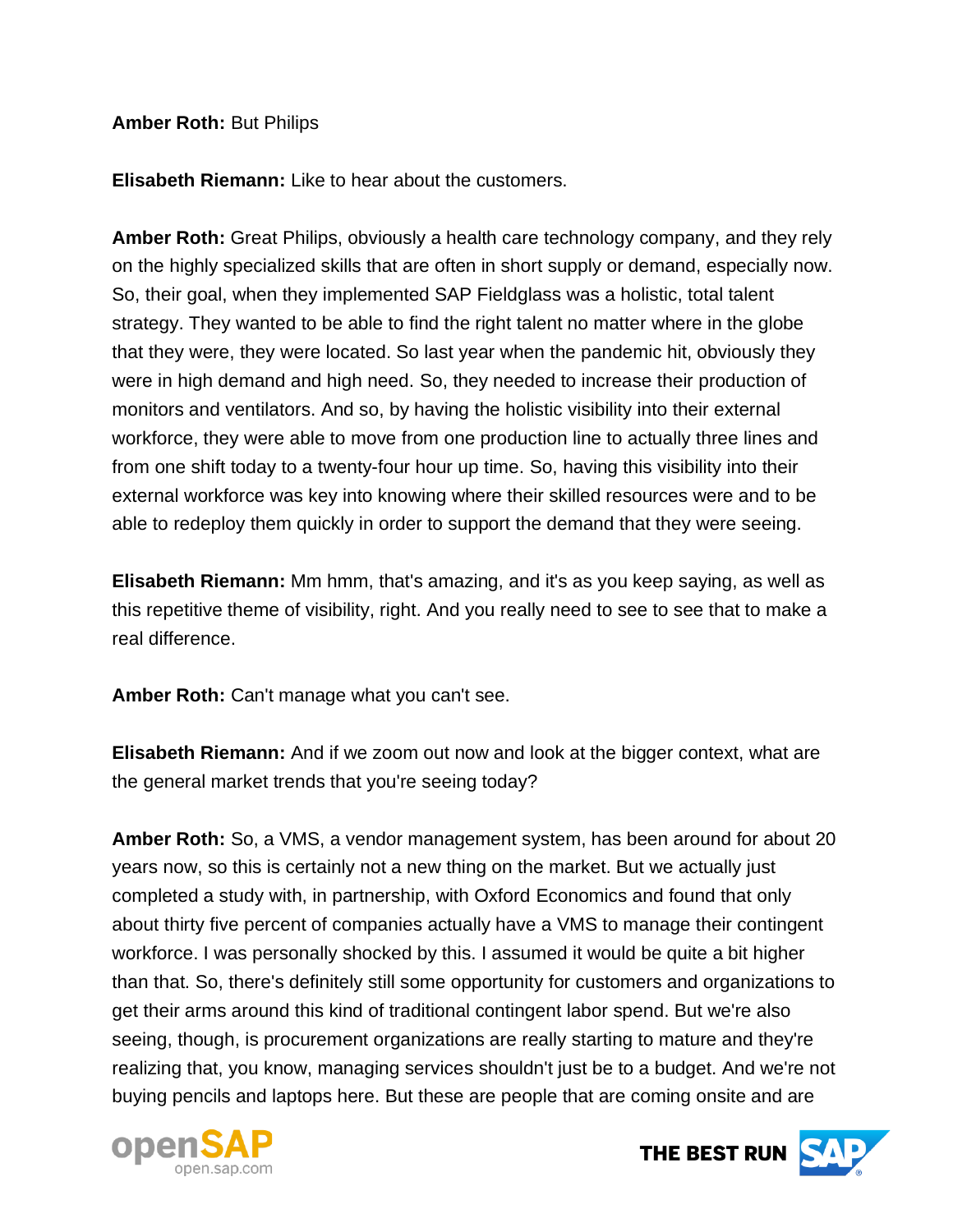delivering this outcome or this service. So, knowing who is working for you, how much you're spending on them, where they're located, and ultimately are you getting what you pay for, is critical for organizations to truly realize their success. So, trend number one, I definitely see a rise in services procurement. For trend number two, organizations are starting to look at the future of work. There's lots of buzzwords around this, whether we're talking about the gig economy and direct sourcing and FMS. And so, there's a lot of buzzwords that are that are popping up here. But as far as organizations get their arms around the contingent labor and external services, they're really looking to take their programs to the next level. And a big component of that is with direct sourcing, there's massive opportunities and cost savings if they're using their brand to attract talent. They might have known talent pools of qualified, skilled individuals that they want to bring back. And so, they're really focused on bringing that innovation and a consumer-driven experience to all users every step along the way. And there are a lot of specialty talent pool solutions or freelancer management systems. FMS is what you might hear there that are coming into the market. And they're really geared towards this direct sourcing of this gig economy. Individuals and companies, they all want flexibility. Again, we just saw that over the past year. The last thing organizations want to do is to have to go through massive amounts of layoffs yet again. And if we look at individuals, you and I and our listeners here included, everybody's juggling crazy schedules, whether that's childcare, home schooling or who knows what else. So, they want the flexibility too. So, the way that we've addressed this is with the what we call our Digital Partner Network. And this really allows organizations to leverage all these various solutions across the market and to integrate those seamlessly to SAP Fieldglass. And it really gives hiring managers a centralized place to initiate any type of request, no matter what they're looking for, from an external talent perspective, and still leverage all of these different talent channels as we see the market grow and evolve. So, this is a big area of innovation for us. And I'd expect a lot I'd expect to see a lot evolve here in the near term.

**Elisabeth Riemann:** That's really fascinating, and I love the fact that it's really addressing the need for flexibility on both sides as well.

**Amber Roth:** Needed more than ever.



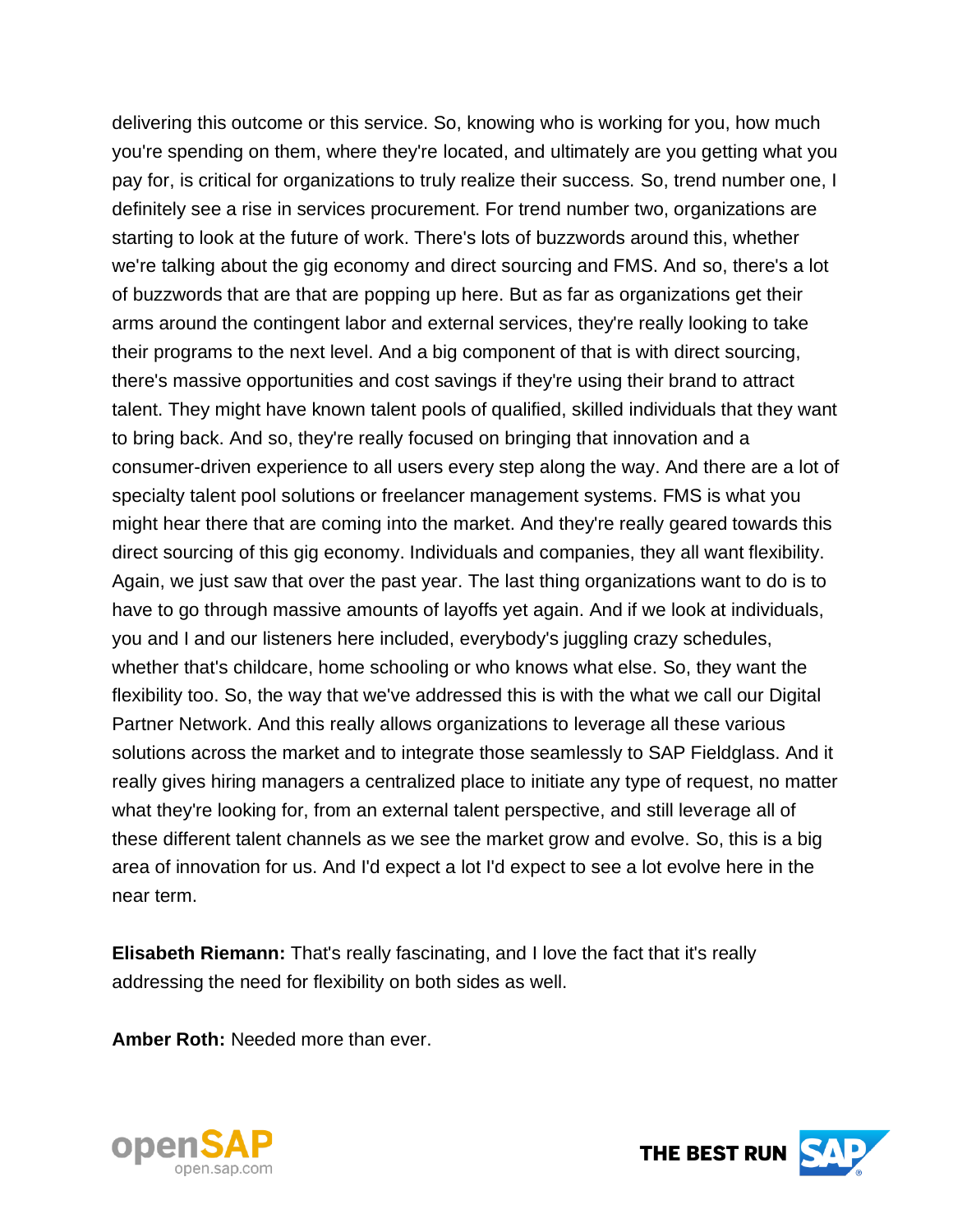**Elisabeth Riemann:** More than ever before, right? So, I mean, last year, 2020, I think it's fair to say it was a dramatic year in all ways imaginable, and it's often being described as a year of unprecedented change. So, what's been the specific impact of the Covid-19 pandemic on business? And how can SAP Fieldglass really support here? Can we maybe look at the pandemic in more detail?

**Amanda Slevar:** Yeah, absolutely, and it's definitely something it's top of mind for everybody in every industry, is how not only how to react during the pandemic, but what this is all going to look like as we as we start to come out of this. You know, businesses around the world took a, it's interesting because they've reacted in different ways. And we actually can look back to the financial crisis of 2008 to see how the external workforce focus and spending is what we expect to be affected and what we expect the rebound to be. So back in 2008, and this is what we're seeing in our 2020 trends as well, our customers kind of took that initial pause as they would just around just like everybody around the world did as they reacted to the worst of the news that was coming out. But what we are seeing within organizations of certain industries, that demand is beginning to skyrocket for a flexible external workforce, because for a lot of organizations, and again, it's industry dependent, that work didn't stop. And if anything, it increased dramatically. If I think about our logistics organizations and the reliance on shipping packages back and forth, you know, their demand and their need for labor has increased dramatically over the past 9 months, 10 months. And we're really expecting to see the same thing that happened in 2008 where there was an initial demand and then a dramatic skyrocket. We're starting to see that trend again in 2020. And it's really validated by the number and the volume of deals that we saw book and income in Q3 and Q4 in the latter half of the year. Everyone kind of took that initial pause in the first half of the year. And what our customers found out is that they still need to rely on that external workforce. And, you know, they need this in order to make sure that they can get work done. So, it told us two things. If a customer doesn't have the right tools in place when disruptions like this occur again, because some type of disruption, we all know that it will happen again. We hope that it will not be a virus and we hope that it won't be

**Elisabeth Riemann:** Yeah.



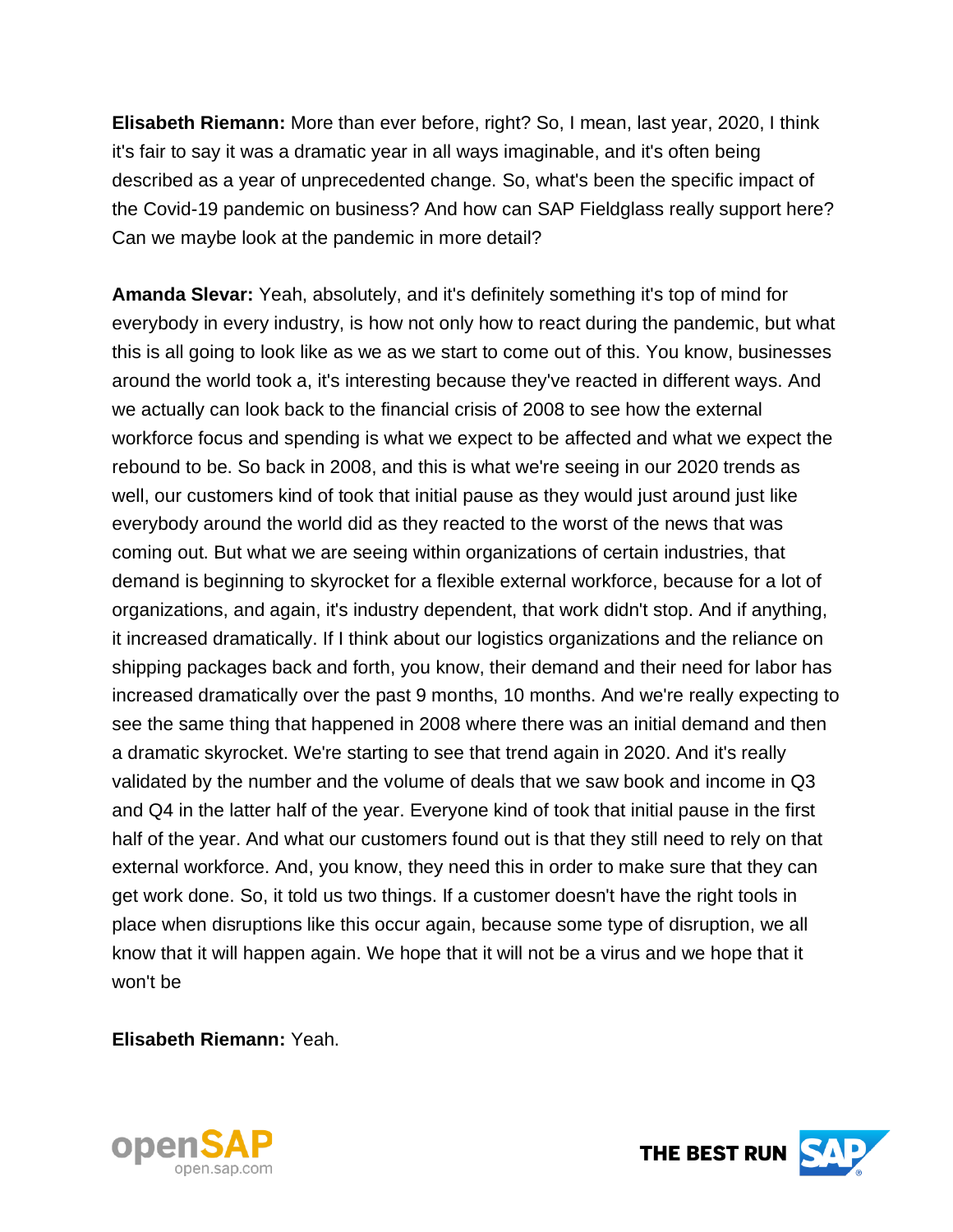**Amanda Slevar:** So, quite so dramatic the next time. But disruptions are a natural part of business. I think that we all know that. And if they don't have the right tools in place, they can struggle to know who's working where, how they can be agile with their workforce, what they're spending, where they can save and where they need to ramp up in terms of meeting customer demand in. The second thing is, with the right system in place, like Fieldglass, customers can ramp up, take advantage of the versatility of that workforce. And as their business starts moving and growing again, they can have a distinct competitive advantage over those who aren't managing that strategic lever of their workforce.

**Elisabeth Riemann:** So, it's all about sensible management as well then there and really looking mid-term looking to the post pandemic world and really planning for that and for different disruptions that might still arise as well. A really fascinating discussion, I think, and we can learn a lot from our customers too there as well. And one thing I'd like to discuss with the two of you is when we look now at the SAP ecosystem as a whole, how is SAP Fieldglass really positioned within this?

**Amanda Slevar:** Well, we have a very unique spot within the SAP eco system, and it's a really unique spend category because it's focused around people. Like Amber said, it's we're not buying laptops, we're not buying pencils, we're not buying office chairs. We're procuring talent. So, it introduces a whole new set of nuances like complex pay rates, 10-year policies, DPR compliance, data privacy. And it really is both an HR problem is as well as a procurement problem. It sits right in the middle of those two disciplines. So, Fieldglass is really crucial to that intelligent spend management strategy for SAP and integrated in an intelligent way of managing spend across all of the channels for an organization, and that includes your contingent workforce in your services procurement, your travel and expense with Concur and direct and indirect spend within Ariba. So, we have a really special spot within intelligence spend. We offer those productize integrations with Ariba in order to ensure negotiated contracts are enforced downstream. PIOs are raised and approve and invoices are available on the supplier network. So, it's a really smart and easy fit within that spend management strategy for SAP.

**Amber Roth:** But on the flip side, we talked a lot about the importance of total workforce management too, so that's certainly not a component to be ignored. So, with



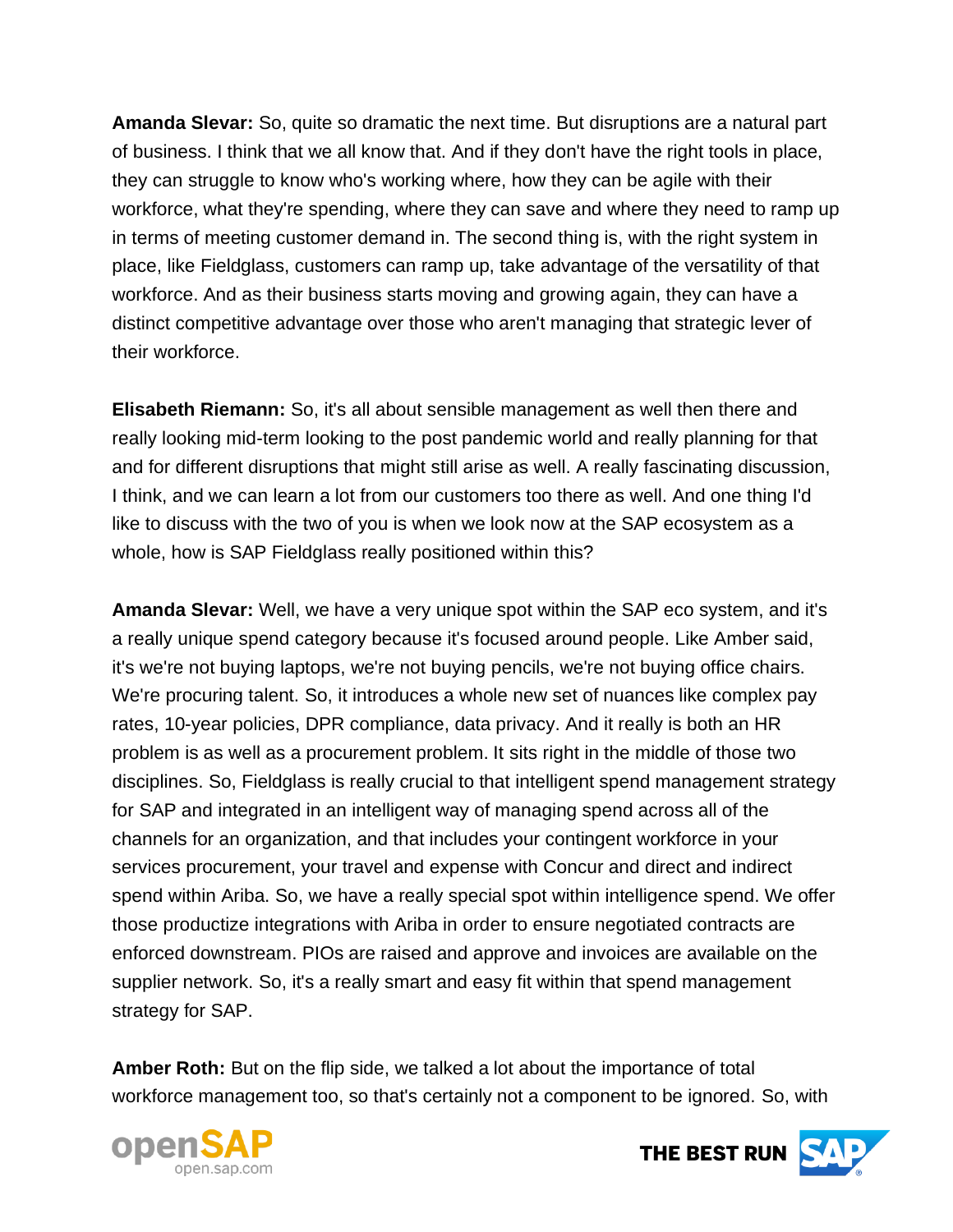Fieldglass and SuccessFactors, then that allows organizations to achieve a total workforce management strategy and that really allows companies to have a better understanding of how it works, how work gets done across their entire business. So, with productized integrations to SuccessFactors, organizations not only get complete org chart visibility, but they can maximize engagement, collaboration, productivity across all of their talent channels by really applying certain HR policies and practices to their external workforce as well. So, things like onboarding and training.

**Elisabeth Riemann:** That's really good to have that whole context there. Thank you. And the year 2021, it's still quite young, but I'd like to ask you, what's new and what's next for SAP Fieldglass this year? What can you tell us there?

**Amber Roth:** So, this is an exciting year for SAP Fieldglass. We mentioned that there is a lot of ways that you can truly get work done and as our customers continue to grow and mature, they're looking at us to help them solve these various complexities in these new ways of getting work done. So, stay tuned for a new module that's being launched next month. I hinted at the Assignment Management there in the beginning. And this is, again, really targeted at asset intensive industries. But it really simplifies how customers can administer ad-hoc work under already constructed umbrella supplier agreements. So, if you think like maintenance activity is at a at a chemical refinery or chemical plant, contractors are badging in and out through a gate pass system. There's complex pay rules in place and organizations really need a daily receipt and daily visibility into the hours worked and the costs accrued.

**Elisabeth Riemann:** Exciting things to come this year. Thank you for filling us in there, that's excellent to hear. And on openSAP Invites, we like to focus on learning recommendations. So, now I'd like to ask you both, how do you suggest we get started? Where can we learn more about SAP Fieldglass?

**Amanda Slevar:** Yeah, absolutely, we would love for everyone to learn everything they can about SAP Fieldglass, so this is really exciting. So, we are definitely evangelists for this. There is a seven-unit course called, This Is SAP Fieldglass, as well as another one, it's called, Getting Started with SAP Fieldglass, which is a five-week course. And that is really in very in depth about transactional information, data management. So, it's really very technical. Those would be for our expert developers out there. And then we



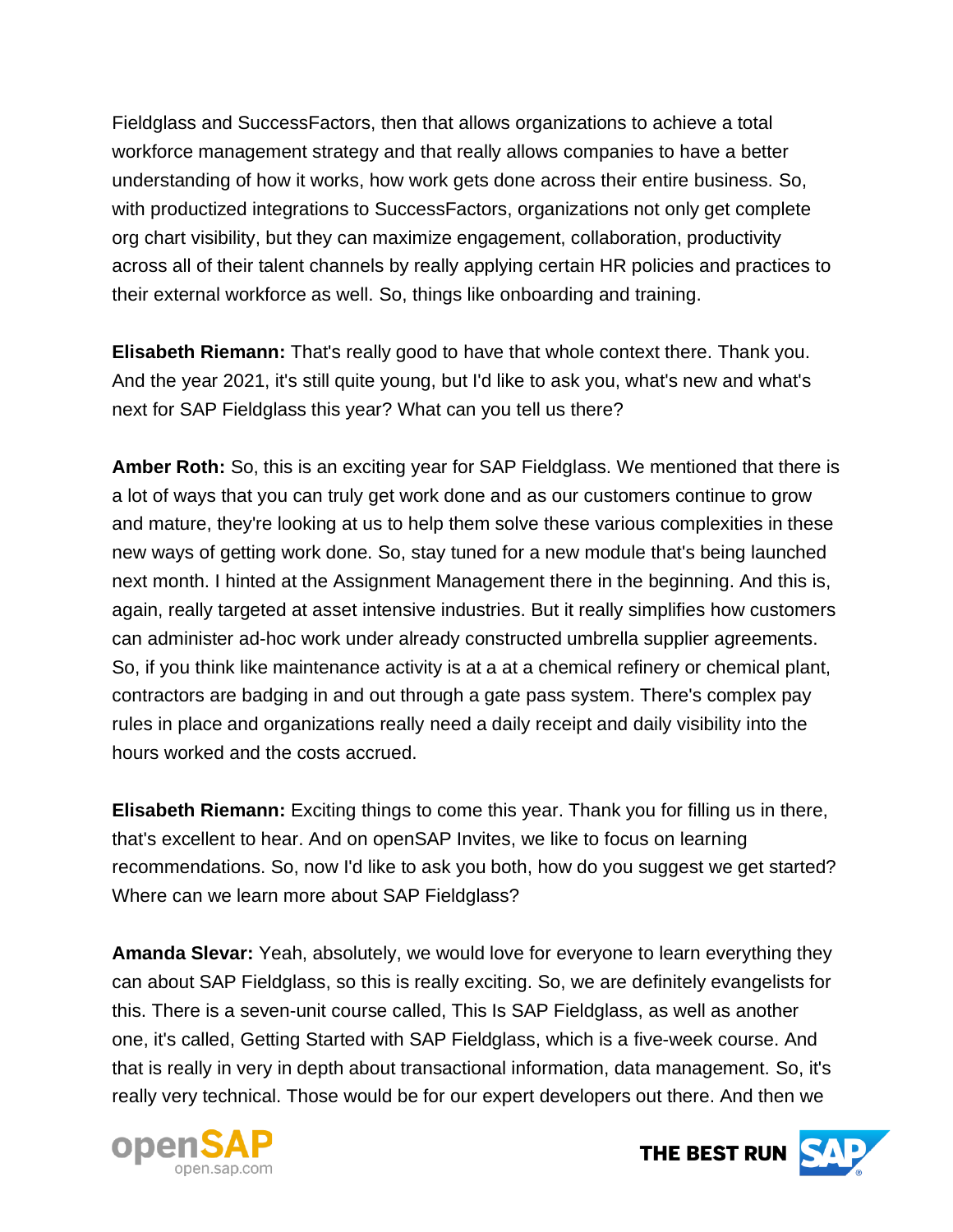do have some new enablement and training courses coming in March with the launch of our new module with Assignment Management. So definitely check them out, it is great content.

**Elisabeth Riemann:** Excellent, we'll link some of those resources, the openSAP courses that you mentioned in the episode show notes and also extra links and recommendations too. And another question to you, how can we stay up to date with SAP Fieldglass because there's a lot going on this year and a lot of good things to come.

**Amanda Slevar:** Yeah, the best way, so two really good ways, of course, go to the website, sap.com, we have really great content there, white papers that are available. But for that day to day, information of things are changing all the time and we have a really great customer stories to promote. Check us out on LinkedIn, Twitter, Facebook. We even have an Instagram. Occasionally, we'll put a picture up there. So definitely check out the social media for more stories about us and what keeps us busy day to day and how we serve our customers.

**Elisabeth Riemann:** Brilliant. Thank you so much. To conclude today's episode, can I maybe ask you to name three key benefits of SAP Fieldglass and what you love most about it?

**Amber Roth:** Absolutely, so number one visibility into the invisible workforce, and that leads to improved cost control and results. Number two, flexibility to increase the speed and productivity. And we've seen we've really seen that over the course of the past year. And the third one, I'd say, is confidence to manage compliance and security risks. Think back to those Fiori invoking stories that Amanda and Amanda shared and realize the true importance of this.

**Elisabeth Riemann:** Absolutely no, thank you so much. Thank you, Amber, and thank you, Amanda, for being wonderful guests today. I thoroughly enjoyed our conversation and the opportunity to learn more about SAP Fieldglass. You've given us some wonderful insights and customer stories, things that have shocked us, things that have really uplifted it as well. So, it's been a really insightful discussion and I'm looking forward to learning more in future. Thank you so much.